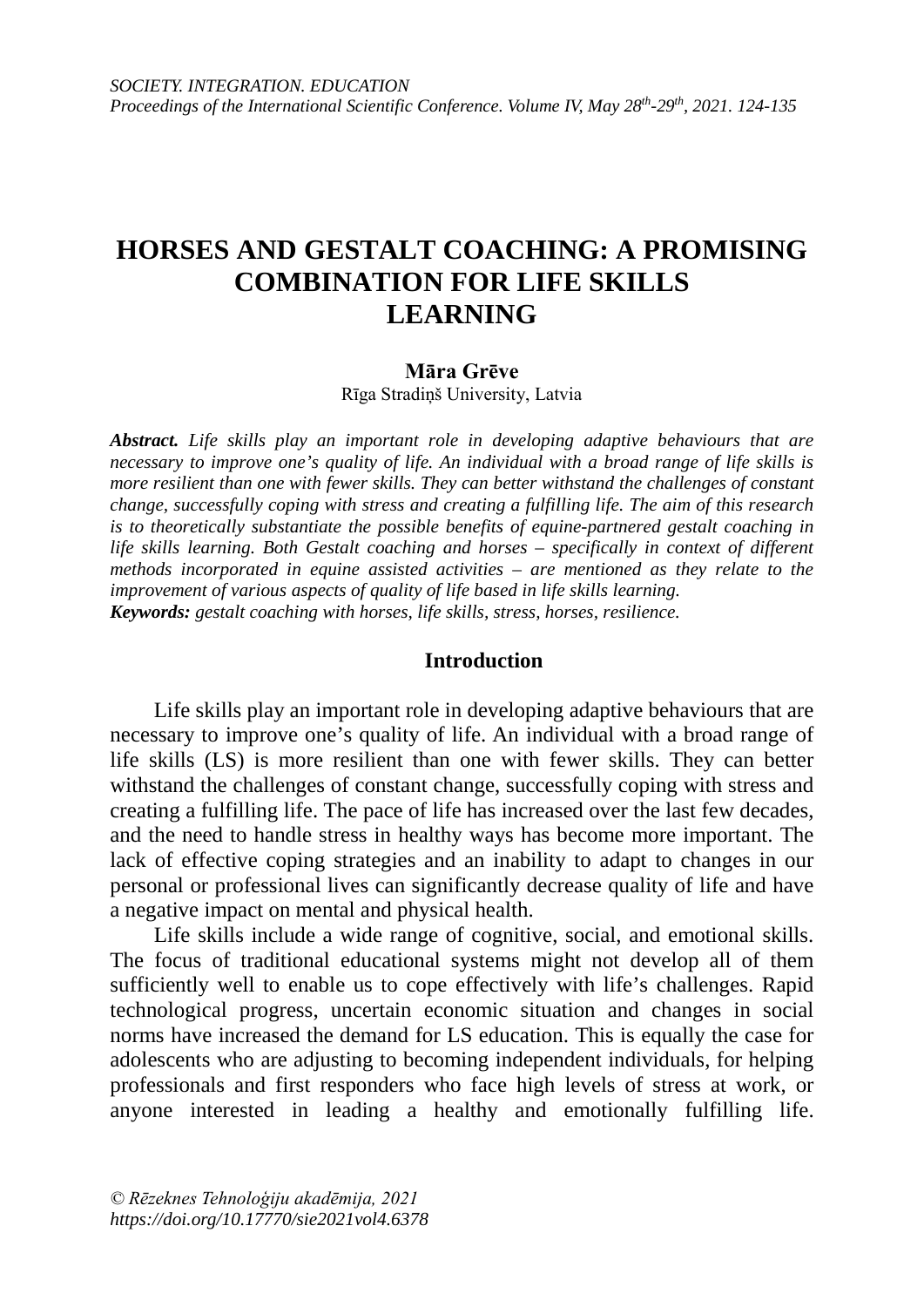The aim of this research is to theoretically substantiate the possible benefits of equine-partnered gestalt coaching in life skills learning.

Horses have played a huge role in human history, being used for labour, war, and entertainment. Nowadays in the western world, besides their role in sports and leisure, a new field of horse-human partnership is gaining in popularity. Horses are partnering with humans with the aim of offering both LS learning and healing for individuals with physical and psychosocial health problems or challenges. In this research, the main focus will be on a relatively new field in science – the psychosocial health benefits related to equine interactions, where riding is not the main or only activity. Equine-assisted learning, mostly popular for leadership training or teambuilding in corporate environments, Equine-assisted therapy, where psychotherapists combine their skills with the presence of the horse, or other Equine-assisted activities provide benefits beyond traditional therapies in the acquisition of core LS during sessions, and subsequent increases in quality of life.

Coaching as a learning experience also offers opportunities for direct or indirect LS acquisition and provides the client tools and strategies with which to approach daily challenges in more productive and successful ways. Gestalt coaching is based on the principles of Gestalt therapy, thus holding a holistic approach to problem solving and enabling the wellbeing of an individual by addressing resistances that stand in a way of necessary behaviour change. The Gestalt approach to coaching and partnering with a horse in therapeutic or learning activities both work towards the same goals. When Gestalt coaching is combined with the presence and partnership of a horse, the potential for highly effective LS learning can be amplified.

# **Life Skills**

Life skills play a huge role in an individual's capacity to create well-being and maintain a high quality of life. The positive impact of LS training on mental health have been reported (Hajizadehanari et al., 2013; Sahu & Gupta, 2013). LS can be defined as isolated behaviours meant to address practical aspects of life (for example, managing money, preparing a meal), or psychosocial characteristics (Hodge, Danish, & Martin, 2013). In this research the focus will be on the latter meaning, according to this LS education definition given by World Health Organization (WHO): "Life skills education is aimed at facilitating the development of psychosocial skills that are required to deal with the demands and challenges of everyday life" (WHO, 1999; p. 1). Other terms mentioned in the literature describing methods used to increase personal competence include, but are not limited to: "social-emotional learning,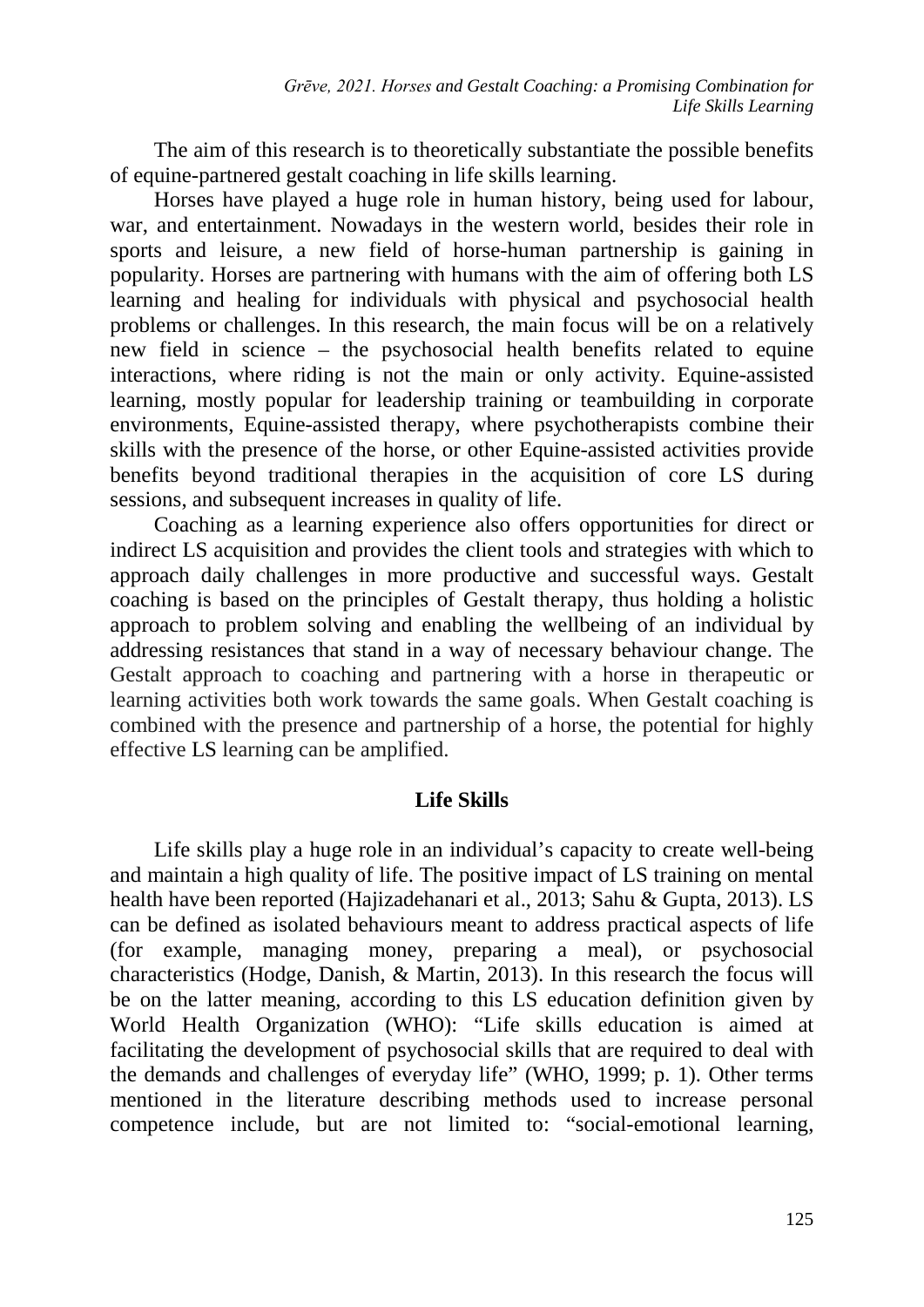emotional intelligence, positive psychology, resilience, and character education" (Hodge et al., 2013; 1127).

WHO describes five basic areas of LS that hold their value across different cultures: "(a) decision-making and problem-solving; (b) creative thinking and critical thinking; (c) communication and interpersonal skills; (d) self-awareness and empathy; (e) coping with emotions and coping with stress" (WHO, 1999; p.1). Increasing and strengthening competences in even a couple of those areas can improve an individual's quality of life and resilience. Resilience can be described as a process where both stress resistance and stress recovery play a part (Montpetit, Bergeman, Deboeck, Tiberio, & Boker, 2010). Even if only one area of LS is specifically devoted to coping with stress, the other four areas also contribute to more or less of an extent.

The concept of needing LS education related to stress management is not a new one. Hays & Eddy mentions self-confidence and self-concept as a strategy to buffer negative aspects of stressful events and informs us of the importance of four LS: values clarification, decision making, communication skills and coping skills (Hays & Eddy, 1985). More recent information suggests including LS education into the regular school curriculum to meet the requirements of  $21<sup>st</sup>$ century life, and stressing the importance of equally developing social, emotional and cognitive skills. The lack of LS is associated with substance abuse and anti-social behaviour, and empathy is mentioned as a core resource for individuals to function well in society (Prajapati, Sharma, & Sharma, 2017).

Life skills learning, especially when self-management and social skills are included, is known to improve psychological well-being for female adolescents (Bahramabadi, Manee, & Issazadegan, 2015), is used for prevention of adolescent drug abuse (Botvin & Griffin, 2004), and even as a tool to reduce parental stress for mothers with visually impaired children (Khooshab, Jahanbin, Ghadakpour, & Keshavarzi, 2016).

Another important detail to consider in LS education is that learning "about" LS will not create the desired effect. The learning needs to be integrated through practical application before resulting in positive behaviour change that supports the individual's mental and emotional health. What makes LS learning successful is the chance to practice needed behaviour and experience its effects (Sahu & Gupta, 2013).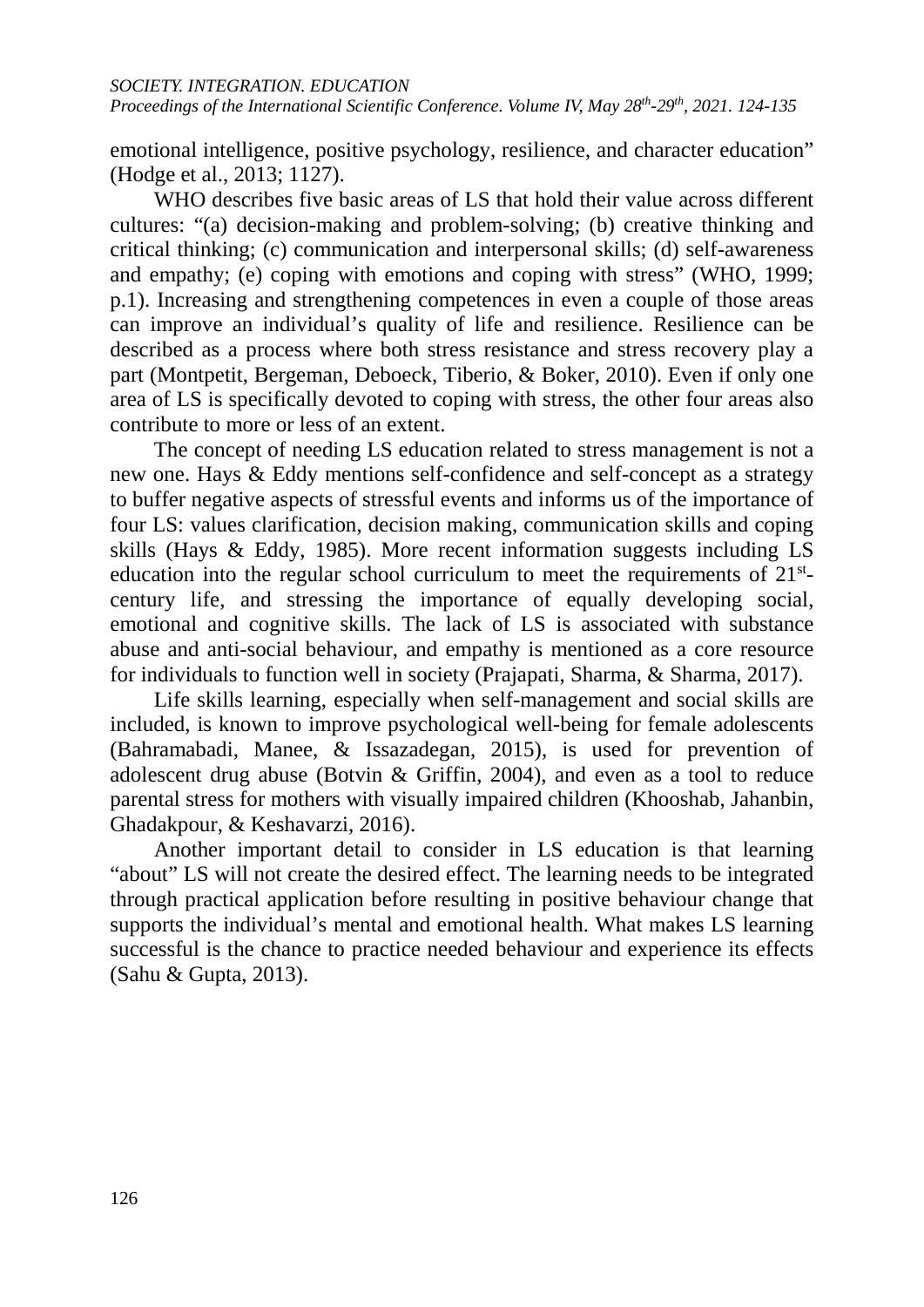# **Psychosocial Benefits from Interactions with a Horse**

The term "Equine-assisted Therapy" (EAT) can describe a wide variety activities with a horse, including riding for therapeutic reasons (Hippotherapy, Therapeutic Riding), Therapeutic Vaulting for physical capacity improvement, Therapeutic carriage driving for individuals with disabilities that do not allow them mounted exercises, Equine-assisted Activities (EAA) for mental health and personal growth, Equine-assisted Learning (EAL) or Equine-Facilitated Learning for self-awareness, confidence building and communication skills improvement, and Equine-facilitated Experiential Learning or Equine-facilitated Psychotherapy (EAP) where psychotherapists work within the range of their specialities, adding input from a horse (White-Lewis, 2019). All types of activities that involve interaction with a horse provide psychosocial benefits in some way, however in this research the focus will be on methods that do not involve riding as a main therapeutic modality.

EAL, EAA, and EAP can include various interactions with a horse mixed in a way that is unique to each specific situation, method used, and specialist who is providing the service. Those interactions can be either simply enjoying the presence of a horse, observing horse behaviour and reflecting on one's own life situations, observing horse behaviour as a result of a change in the participant's inner state, grooming the horse, working with a horse, using natural horsemanship methods, leading a horse through an obstacle course, meditation with a horse, or other. That is one reason why the effects of various methods tend to overlap, and at the same time we need to keep in mind that, when looking for a method to address specific LS learning, some might be more effective than others.

There are a couple of practical reasons why learning and healing in the presence of a horse may be preferred to other methods, for example, there is less stigma associated with Equine-assisted modalities than with traditional talk therapies in certain populations (Lee, Dabelko-Schoeny, Jedlicka, & Burns, 2020), especially when the clients' cultural norms are less accepting of traditional western therapy (Coffin, 2019). A part of the success of EAT is the unconventional setting in which the interactions take place: the out-of-office environment, and the novelty of the process itself for many participants (Ho, Zhou, Fung, & Kua, 2017). What is more important to consider, however, are the unique qualities horses themselves bring to LS learning that would not be available otherwise.

To start, the size of a horse and its physical capabilities relative to those of a human being evokes images, and together with interaction with a horse, can have an effect on the client's feelings, triggering fear, excitement or apathy (Notgrass & Pettinelli, 2015). Sensitive clients, especially if they are recovering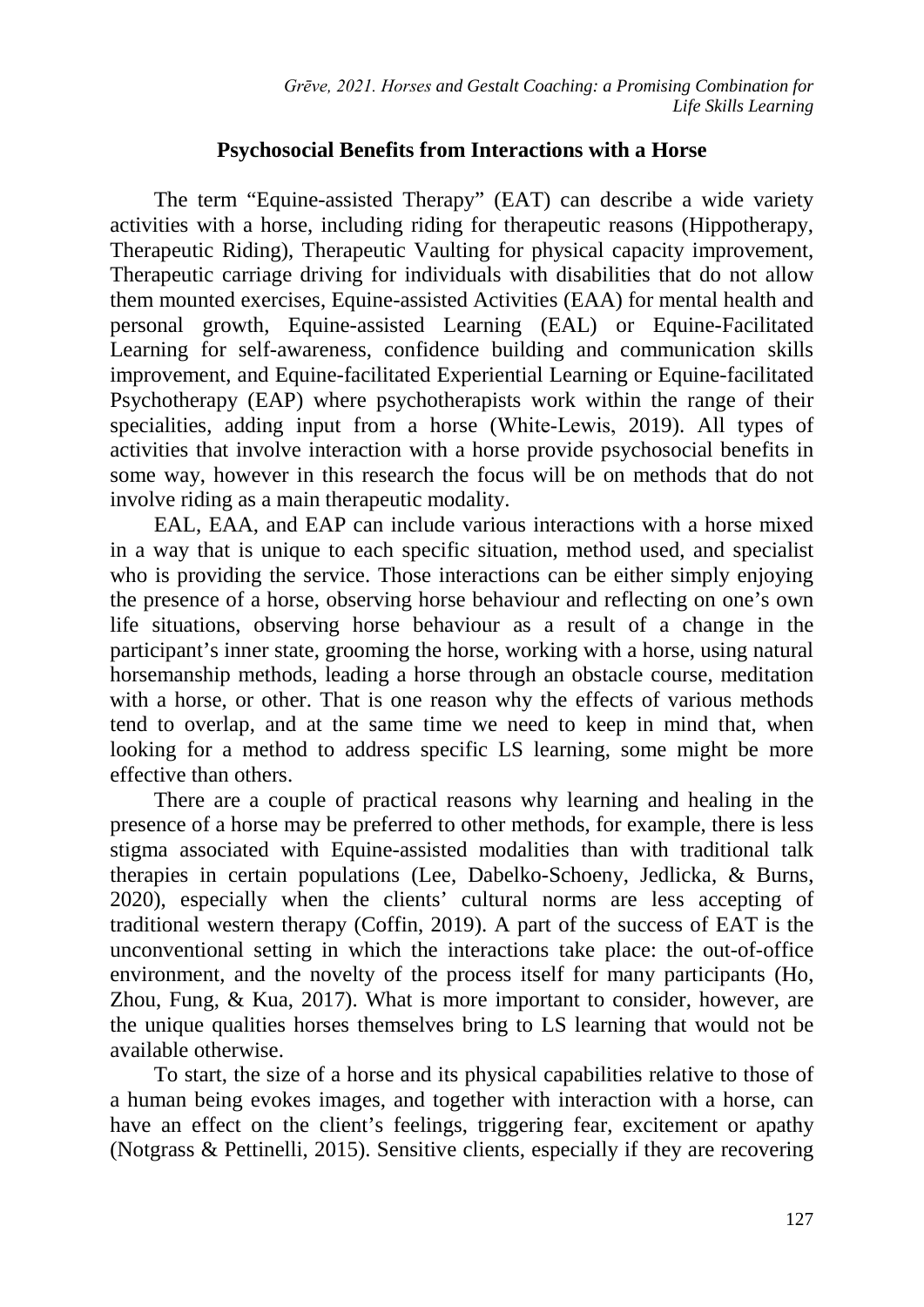from emotional trauma, can relate to horses because they, as prey animals, are alert for potential dangers from predators, and their first choice would be to flee when afraid (Vidrine, Owen-Smith, & Faulkner, 2002). When it comes to mindfulness, horses lead by example with their essence. Their natural state of being is in the present moment, fully embodied, in connection with herd members and surroundings, grazing peacefully and avoiding unnecessary expenditure of energy (Burgon, Gammage, & Hebden, 2018). The innate sensitivity and vigilance horses have for survival reasons helps them to feel each other and in similar way – the presence of humans as well. They trust humans when we can contribute to their safety, and that means being present and congruent in our thoughts, feelings, and behaviours (Porter-Wenzlaff, 2007).

The authenticity in the behaviour horses demonstrate often encourages the client. They are not restricted by social norms human have (don't have to wear clothes, they can eat from the ground, and are allowed to leave the mess behind), and they interact in non-judgemental way (Vidrine et al., 2002). In responding to a client's behaviour using non-verbal communication, horses help the client to became aware about how the behaviour is perceived, and to identify and express feelings (Schultz, Remick-Barlow, & Robbins, 2007).

There is also growing number of studies looking into topics how horses respond to interactions with humans. For example, they can recognize human facial expressions and respond to them both behaviourally and physiologically (Smith, Proops, Grounds, Wathanand, & McComb, 2016); the same is true about the client's attachment style (Arrazola & Merkies, 2020).

Considering the role of a horse in learning and healing activities is often more than that of a simple tool, there is another suggestion for how to label interventions with the involvement of the horse: "If patients gain insight and mindfulness by interacting with a sensitive horse who responds to their emotional states, a more appropriate term for equine-assisted therapy may be equine-partnered therapy" (Earles, Vernon, & Yetz, 2015).

Interactions with a horse can benefit clients of all ages, from children to seniors. Because of the non-judgemental, non-verbal, clear communication horses offer, populations where EAT is used the most are: individuals with PTSD, people on the autism spectrum and those with ADD/ADHD, at-risk youth, prisoners for behaviour reform, individuals recovering from substance abuse, and in cases where social interaction improvement is needed (White‐Lewis, 2019). The common goal in all of these situations is to evoke necessary prosocial behaviour changes that will improve overall quality of life. The effectiveness of EAT for LS learning has also been shown to enhance the professional capacity of nurses, doctors, and social workers (Jarolmen, 2018; Walsch & Blakeney, 2013).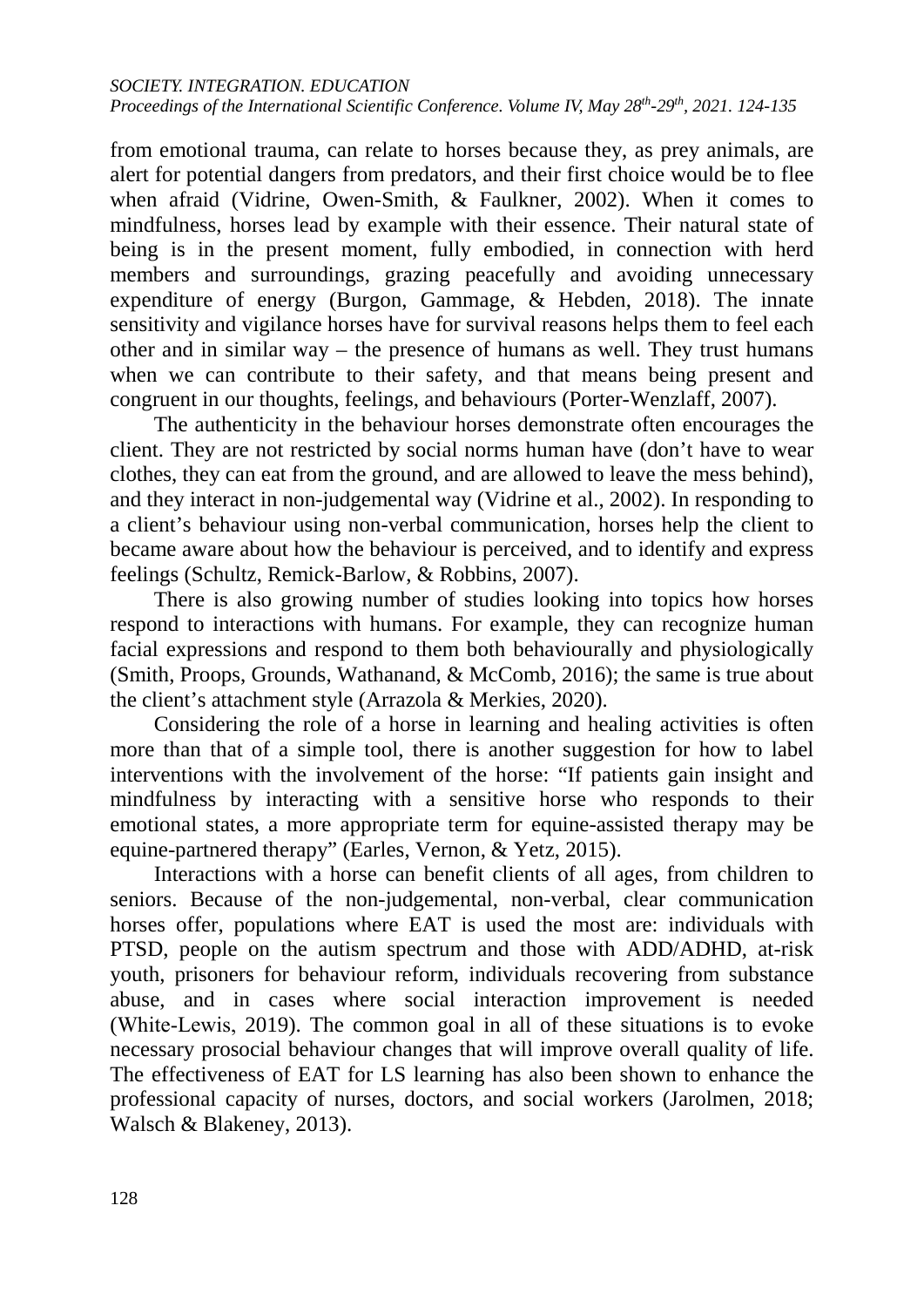The unique qualities horses bring in horse-human interactions, and the benefits clients receive, suggests that – directly or indirectly – equine-partnered interactions in both therapeutic and learning contexts, depending on the aim of the session and method used, can improve one or more of the five LS previously listed, at least to some degree. Self-awareness and empathy are the main ones addressed directly with equine-partnered therapy or learning. Those are also fundamental skills that support the successful development of all other LS areas. Communication and interpersonal skills develop naturally through interaction with another live being who is social by nature and communicates non-verbally across species. Problems coping with emotions and coping with stress are often solved by improving self-awareness and empathy and adding the horse's feedback about the congruence of the client's thoughts, feelings, and behaviours. Increasing self-awareness and empathy, improving communication and interpersonal skills, supporting emotional regulation, and building stress resilience all create a strong base for building indirect success in decision making, problem solving, creative thinking, and critical thinking. Additional specific activities can be designed to further improve creative and critical thinking depending on the client's needs.

One of the most common benefits mentioned in EAT research is an improvement in self-esteem, which, in turn, is known for lessening the effects of daily stress (Montpetit & Tiberio, 2016), and needed for healthy relationships (Marigold, Holmes, & Ross, 2010). An increase in self-esteem can be accompanied by increased confidence, an improvement in emotional regulation, better self-control, and a decrease in undesirable behaviours [\(Wilson,](https://pubmed.ncbi.nlm.nih.gov/?term=Wilson+K&cauthor_id=26668260) [Buultjens,](https://pubmed.ncbi.nlm.nih.gov/?term=Buultjens+M&cauthor_id=26668260) [Monfries,](https://pubmed.ncbi.nlm.nih.gov/?term=Monfries+M&cauthor_id=26668260) & [Karimi,](https://pubmed.ncbi.nlm.nih.gov/?term=Karimi+L&cauthor_id=26668260) 2017).

Improved self-awareness has been reported as a result of leadership training (Kelly, 2014). This, together with improved non-verbal communication and empathy, are listed as outcomes for social workers and nurses during professional competence building with the assistance of horses (Jarolmen, 2018; Walsch & Blakeney, 2013). Improved confidence, boundary-setting, creative thinking and problem solving, trust, partnership, and teamwork are also mentioned (Walsch & Blakeney, 2013). Increased comfort with ambiguity, another useful trait for coping with stress, has also been reported (Murphy, Wilson, & Greenberg, 2017).

It is hypothesized that, due to ability of a horse to invite a human to join them in a state of mindfulness, clients may experience a reduction in symptoms of anxiety (Earles et al., 2015). In combination with classical psychotherapy, not only were decreases in anxiety and depression reported, but also improved regulation of behaviour, cognitive functioning, and positive coping skills (Naste et al., 2018). Interventions involving leadership training and problem-solving skills learning can lead to improvements in communication skills the ability to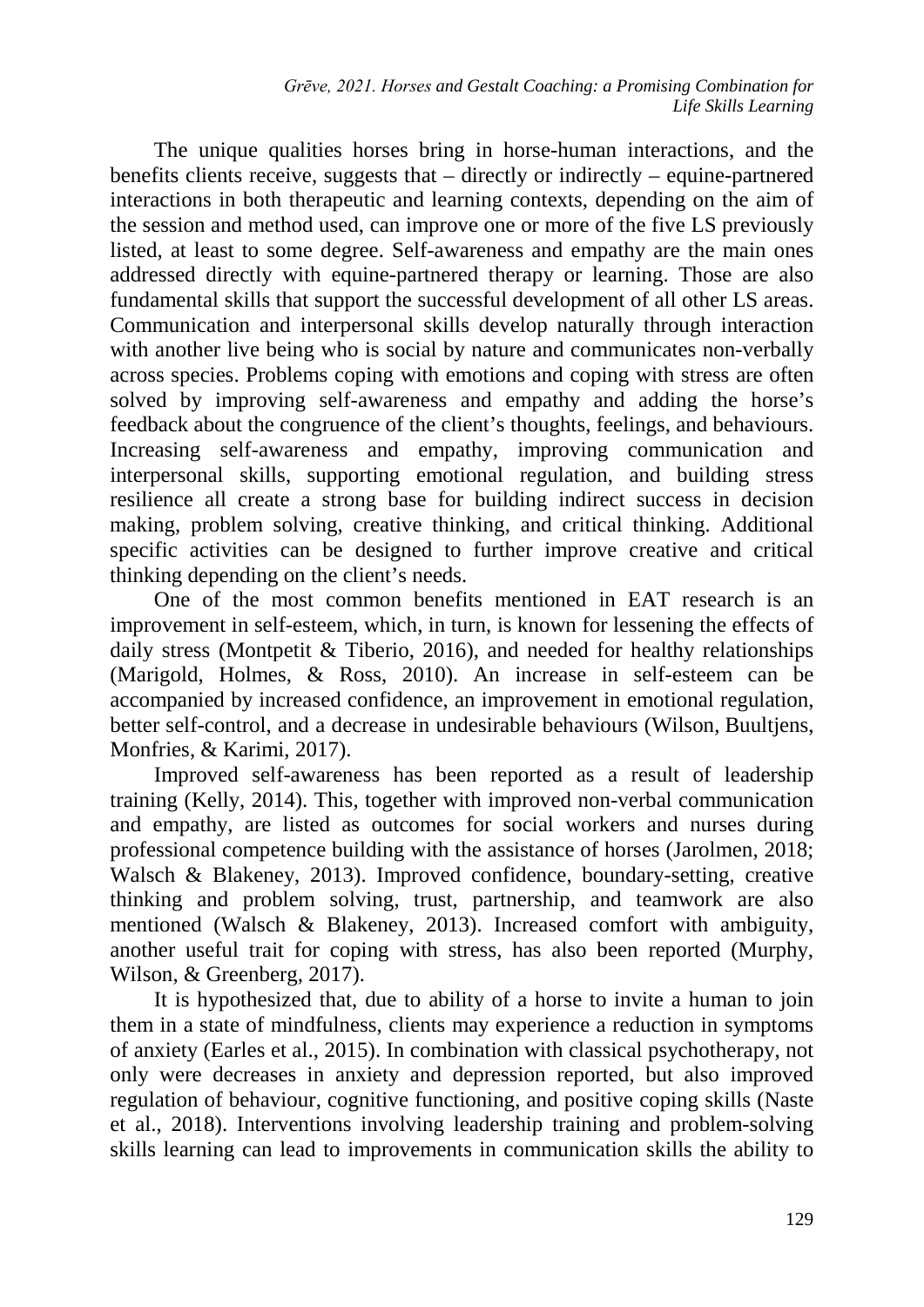*SOCIETY. INTEGRATION. EDUCATION Proceedings of the International Scientific Conference. Volume IV, May 28th-29th, 2021. 124-135*

cope with emotions and stress (Coffin, 2019). Interplay between different areas of LS is shown in another study, where improved thinking flexibility, empathy, and impulsivity control resulted in better academic performance for adolescents (Ho et al., 2017). Results show that interactions with horses are capable of decreasing levels of the stress hormone cortisol, thus decreasing the risks of developing physical and mental health problems associated with elevated levels (Pendry, Smith, & Roeter, 2014).

The benefits of EAT as noted are extensive, partly because partnering with horses offers LS learning in the most effective way: learning by experience, involving not only cognitive engagement, but also physical and emotional (Kovács, van Dijke, & Enders-Slegers, 2020).

Even though these findings show multiple benefits of LS learning in the presence of horses, data need to be treated carefully. Many studies lack control groups in order to fully estimate the effect of the activities (Anestis, M.D., Anestis, J.C., Zawilinski, Hopkins, & Lilienfeld, 2014), and it is difficult to directly evaluate the effect of the horse, as activities often include many elements that contribute to the abovementioned benefits (Klontz, B.T., Bivens, Leinart, & Klontz, T., 2007).

### **Gestalt Coaching in Life Skills Learning**

Applying Gestalt principles in a therapeutic setting is known to enhance LS learning for children with learning disabilities and behavioural disorders, resulting in improvements in a variety of practical daily activities (independence, motor and cognitive ability, social interaction). The variety of areas influenced by gestalt therapy shows the benefits of the gestalt philosophy of working with client as a whole (Žic, Nikolić, & Igrić, 1996).

Gestalt principles can be combined with various types of coaching, which on their own have been known to have a positive impact on wellness and quality of life through learning and implementing LS. For example, life coaching is known to improve self-awareness, self-confidence, and emotion regulation, while also helping to stop undesirable habits and create desirable behaviour change. Decreased levels of depression and anxiety are also observed (Jarosz, 2016). Co-active coaching can help to decrease levels of perceived stress, anxiety, and depression, and has resulted in increased self-awareness (Fried & Irwin, 2016). However not all coaching interventions are successful in reducing anxiety (Jarosz, 2017). Business, leadership and executive coaching can promote psychological wellbeing and improve resilience and interpersonal relationships (Grover & Furnham, 2016).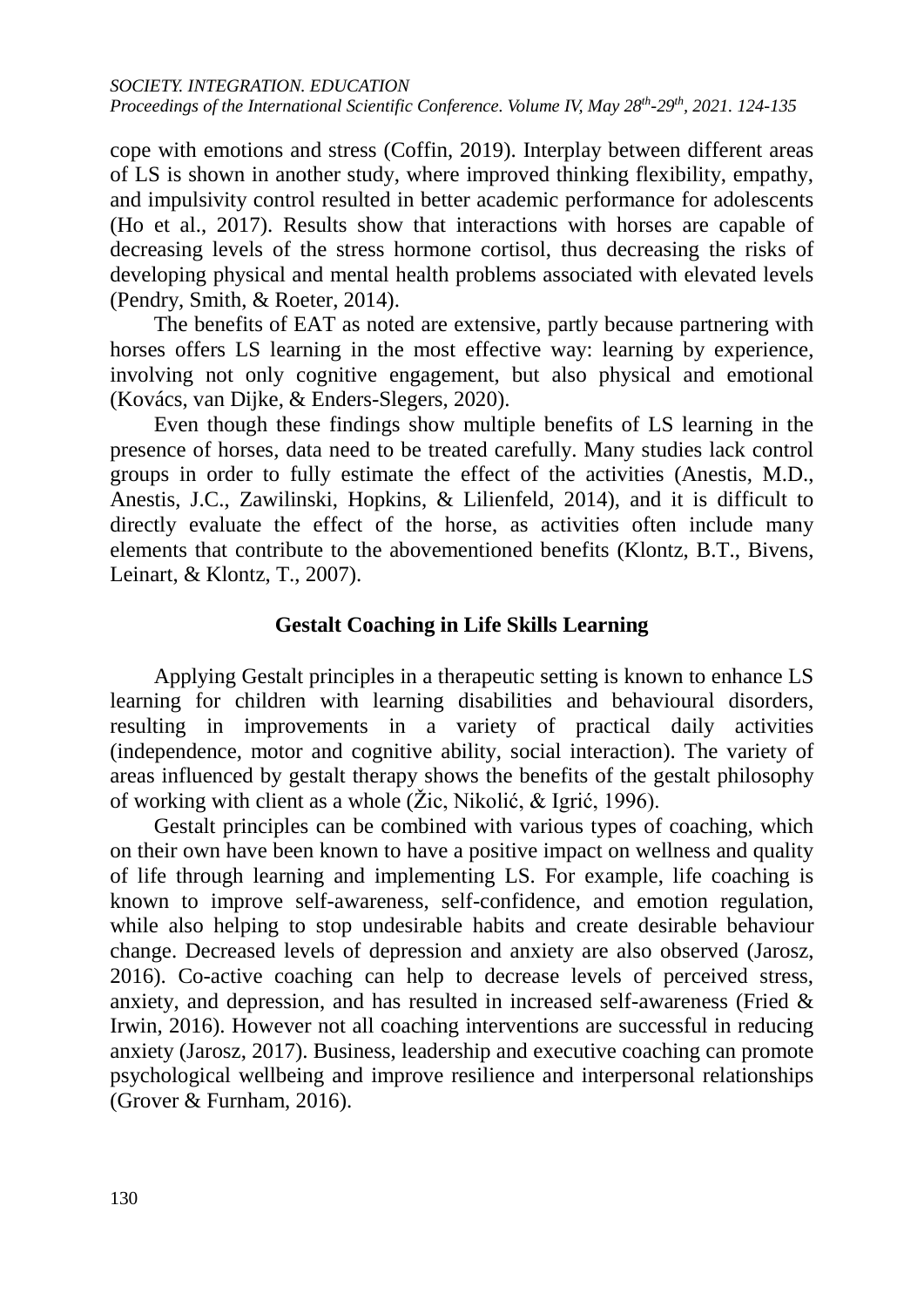Coaching as an action-based learning experience is focused on creating positive change in alignment with the client's beliefs, values, and motivations (Walk, 2009). In addition, Gestalt coaching specifically addresses resistances to change by bringing them into awareness so they can be processed and neutralised (Siminovitch & Van Eron, 2006). As with equine-partnered activities, one of the key-elements in Gestalt coaching is present-centred awareness. This creates an opportunity to achieve new insights and practice new behaviour or actions. It is also non-judgemental, because the Gestaltist holds the client as equal, and focuses on the client's process: there is no "right" or "wrong" standard being externally imposed (Stevenson, 2005).

Life coaching based on Gestalt principles, may have similar outcomes to Gestalt therapy because, in working towards desired change, the self-awareness activated during the experiential process brings up resistances linked with client's emotions, which are addressed through experiments that allow exploration and resolution (Gillie, 2009). Gestalt theory considers learning as the process that occurs in the contact of individual with the environment, and gives guidelines for creating an optimal learning environment – one based in trust, safety, and using the client's awareness to locate and free the energy for necessary behaviour change at the appropriate time for the client (Simon, 2009).

Looking at Gestalt coaching from the LS learning perspective, again, we can see that self-awareness, coping with emotions, and developing interpersonal skills are addressed directly. Healthy decision-making and problem solving comes from the place where individual is not in conflict with oneself but has instead achieved congruence between their values and behaviours. Gestalt coaching supports that by helping the client overcome resistances and showing the benefits of values-based actions. All these outcomes increase the client's ability to cope with stress, and free emotional and cognitive resources for the improvement of creative and critical thinking. Creative thinking specifically benefits from a Gestalt approach, by providing new tools for self-exploration in an experiential setting.

# **Conclusions**

Gestalt coaching in combination with the presence and partnership of horses holds potential for effective life skills learning. Both Gestalt coaching and partnership with horses offer optimal environment for learning, specifically: present-centred awareness and an experiential, non-judgemental, hands-on process. And both Gestalt coaching and partnership with horses work towards self-esteem building and support the behaviour changes necessary for an individual to be able to apply learned life skills in real life situations.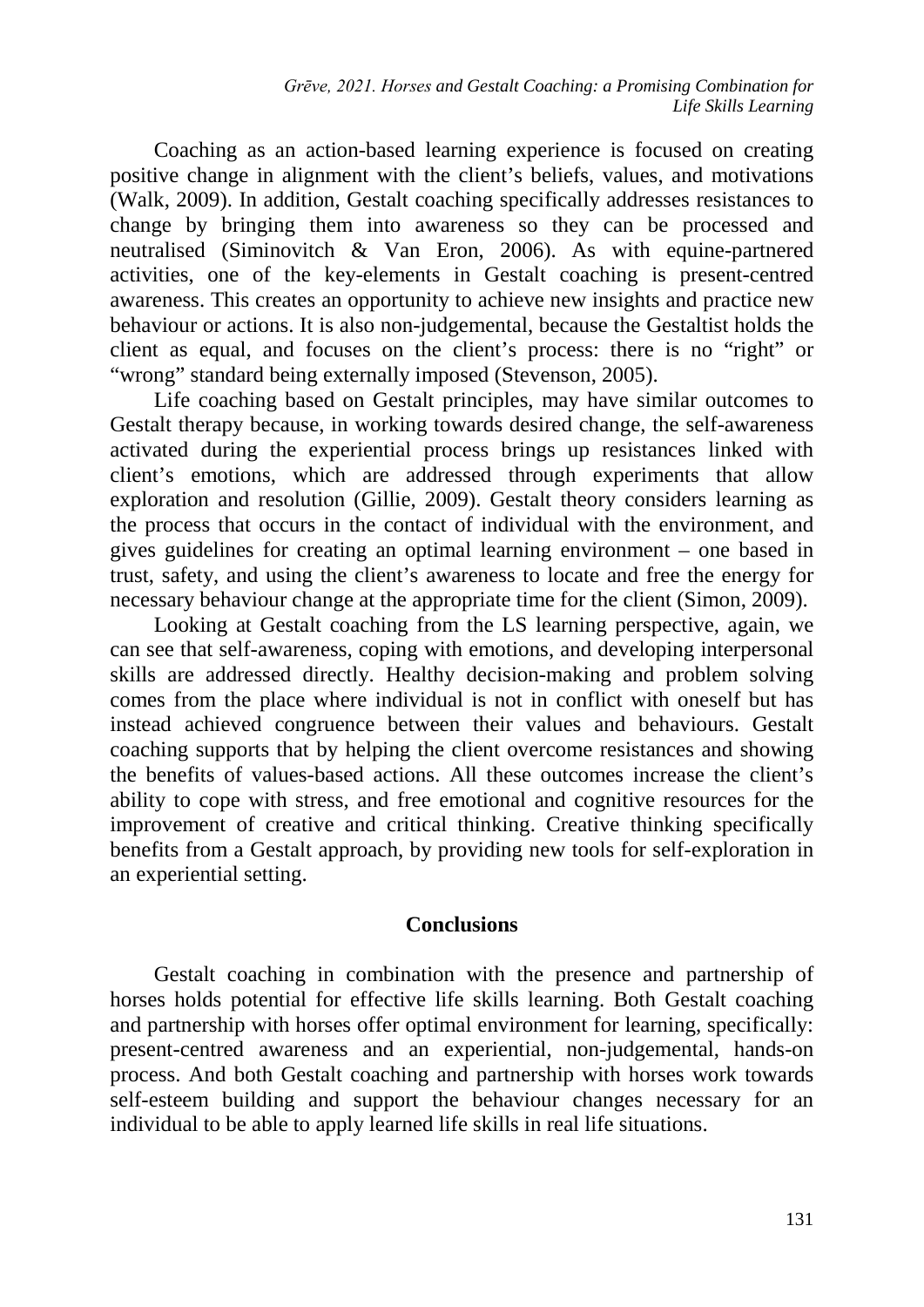*SOCIETY. INTEGRATION. EDUCATION Proceedings of the International Scientific Conference. Volume IV, May 28th-29th, 2021. 124-135*

All five life skills areas could be targeted directly or indirectly. Selfawareness and empathy, coping with emotions and coping with stress, and communication and interpersonal skills are the primary directly targeted areas.

As Gestalt coaching, partnership with horses, and their combination for psychosocial health improvement, represent a relatively new field of scientific study, there is a need for quantitative and qualitative research with specific life skills outcomes measured.

#### **References**

- Anestis, M. D., Anestis, J. C., Zawilinski, L. L., Hopkins, T. A., Lilienfeld, S. O. (2014). Equine-Related Treatments for Mental Disorders Lack Empirical Support: A Systematic Review of Empirical Investigations. *Journal of Clinical Psychology*, *70*(12), 1115-1132. DOI: 10.1002/jclp.22113
- Arrazola, A. & Merkies, K. (2020). Effect of Human Attachment Style on Horse Behaviour and Physiology during Equine-Assisted Activities – A Pilot Study. *Animals, 10*(7), 1156, 1-13. doi:10.3390/ani10071156
- Bahramabadi, F. G., Manee, F. M., Issazadegan, A. (2015). The effect of life skills training on psychological well-being and satisfaction among female adolescents. *Journal of Research & Health, 5*(3), 347-357.
- Botvin, G. J. & Griffin, K. W. (2004). Life Skills Training: Empirical Findings and Future Directions. *The Journal of Primary Prevention, 25*(2), 211-232.
- Burgon, H., Gammage, D., Hebden, J. (2018). Hoofbeats and heartbeats: equine-assisted therapy and learning with young people with psychosocial issues – theory and practice. *Journal of Social Work Practice, 32*(1), 3-16. DOI:10.1080/02650533.2017.1300878
- Coffin, J. (2019). The Nguudu Barndimanmanha Project Improving Social and Emotional Wellbeing in Aboriginal Youth Through Equine Assisted Learning*. Frontiers in Public Health, 7*, 278, 1-11. DOI:10.3389/fpubh.2019.00278
- Earles, J. L., Vernon, L. L., Yetz, J. P. (2015). Equine-Assisted Therapy for Anxiety and Posttraumatic Stress Symptoms. *Journal of Traumatic Stress*, *28*(2), 149-152. DOI:10.1002/jts.21990
- Fried, R. R. & Irwin, J. D. (2016). Calmly coping: A Motivational Interviewing Via Co-Active Life Coaching (MI-VIA-CALC) pilot intervention for university students with perceived levels of high stress*. International Journal of Evidence Based Coaching and Mentoring, 14*(1), 16-33.
- Gillie, M. (2009). Commentary III: Applying Gestalt Theory to Coaching. *Gestalt Review, 13*(3), 254-260.
- Grover, S. & Furnham, A. (2016). Coaching as a Developmental Intervention in Organisations: A Systematic Review of Its Effectiveness and the Mechanisms Underlying It. *PLoS ONE 11*(7): e0159137, 1-41. DOI:10.1371/journal.pone.0159137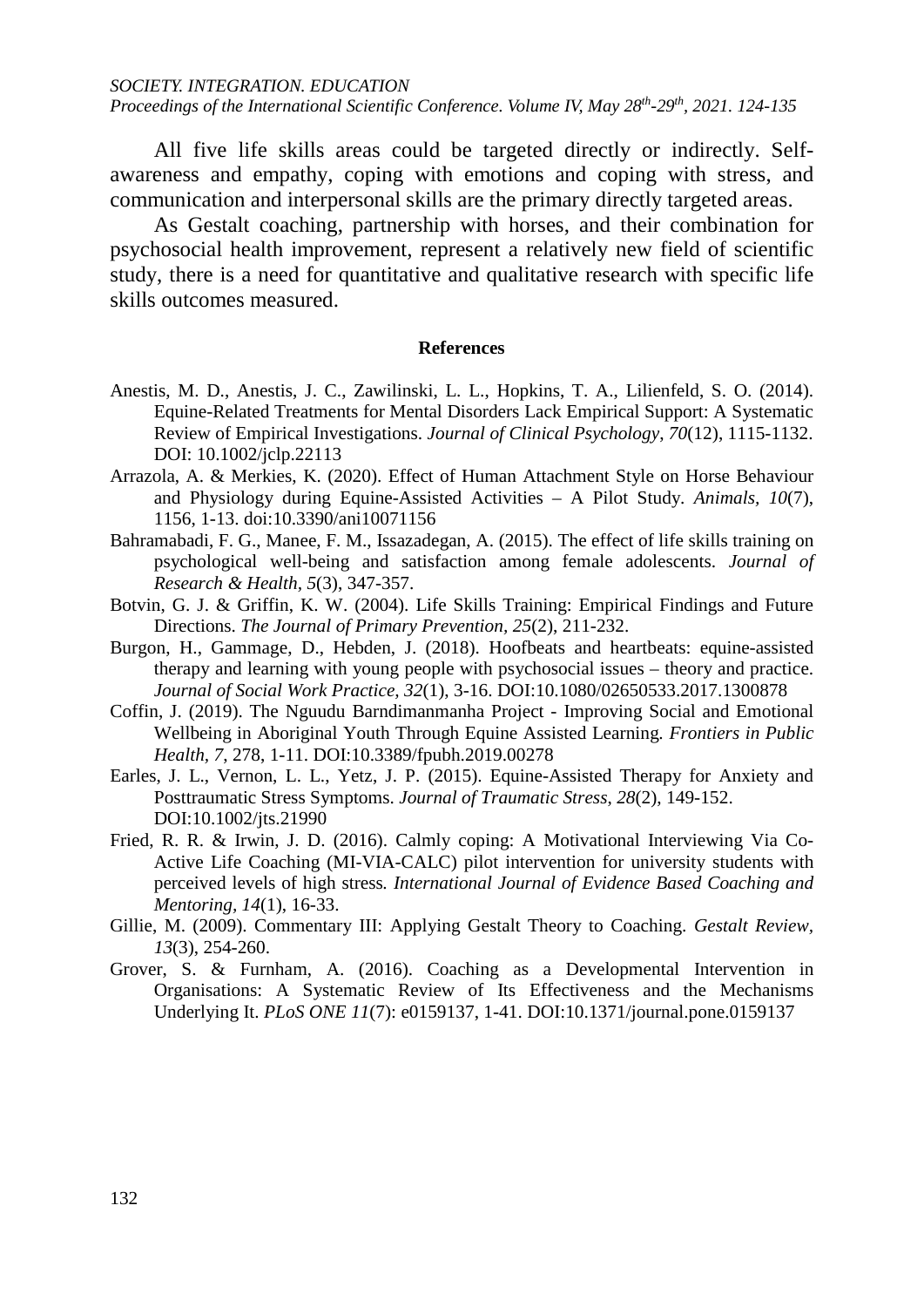- Hajizadehanari, K., Fard, S. M. H. S. H., Hajizadehanari, H., Yaghoubzadeh, A., Farhadian, A., Askari, M. (2013). The Effectiveness of Life Skills Education with Religious Approach to Safety, Mental Health and Self-Esteem in Elementary School Students*. The European Journal of Social & Behavioural Sciences, 5*(2), 928-937.
- Hayes, D. M. & Eddy, J. M. (1985). Stress management education: A life skillsapproach for health promotion professionals. *Wellness Perspectives, 2*(4), 9-11.
- Ho, N. F., Zhou, J., Fung, D. S. S., Kua, P. H. J. (2017). Equine-assisted learning in youths atrisk forschool or social failure. *Cogent Education*, 4(1), 1334430, 1-19. DOI: 10.1080/2331186X.2017.1334430
- Hodge, K., Danish, S., & Martin, J. (2013). Developing a Conceptual Framework for Life Skills Interventions. *The Counseling Psychologist, 41*(8), 1125-1152. DOI: 10.1177/0011000012462073
- Jarolmen, J. (2018). An Innovative Approach for Learning Self-Awareness and Nonverbal Communication. *Horses for Healers. Reflection[s: Narratives of Professional Helping,](https://reflectionsnarrativesofprofessionalhelping.org/index.php/index) 24*(3), 28-37.
- Jarosz, J. (2016). What is life coaching? An integrative review of the evidence-based literature. *International Journal of Evidence Based Coaching and Mentoring*, *14*(1), 34- 56. Retrieved from http://ijebcm.brookes.ac.uk/documents/vol14issue1-paper-03.pdf
- Jarosz, J. (2017). An integrative literature review on the impact of life coaching on courage, fear and anxiety. *International Journal of Evidence Based Coaching and Mentoring*, *15*(2), 86-110.
- Kelly, S. (2014). Horses for Courses: Exploring the Limits of Leadership Development Through Equine-Assisted Learning. *Journal of Management Education*, *38*(2), 216-233. DOI: 10.1177/1052562913489027
- Khooshab, E., Jahanbin, I., Ghadakpour, S., Keshavarzi, S. (2016). Managing Parenting Stress through Life Skills Training: A Supportive Intervention for Mothers with Visually Impaired Children*. IJCBNM, 4*(3), 265-273.
- Klontz, B. T., Bivens, A., Leinart, D., Klontz, T. (2007). The Effectiveness of Equine-Assisted Experiential Therapy: Results of an Open Clinical Trial. *Society and Animals, 15*(3), 257-267.
- Kovács, G., van Dijke, A., Enders-Slegers, M-J. (2020). Psychodynamic Based Equine-Assisted Psychotherapy in Adults with Intertwined Personality Problems and Traumatization: A Systematic Review. *Int. J. Environ. Res. Public Health, 17*(16), 5661, 1-18. DOI: 10.3390/ijerph17165661
- Lee, K., Dabelko-Schoeny, H., Jedlicka, H., Burns, T. (2020). Older Adults' Perceived Benefits of Equine-Assisted Psychotherapy: Implications for Social Work. *Research on Social Work Practice, 30*(4), 399-407. DOI: 10.1177/1049731519890399
- Marigold, D. C., Holmes, J. G., Ross, M. (2010). Fostering relationship resilience: An intervention for low self-esteem individuals. *Journal of Experimental Social Psychology 46*(4), 624-630. DOI: 10.1016/j.jesp.2010.02.011
- Montpetit, M. A., Bergeman, C. S., Deboeck, P. R., Tiberio, S. S., & Boker, S. M. (2010). Resilience-as-Process: Negative Affect, Stress, and Coupled Dynamical Systems. *Psychology and Aging, 25*(3), 631-640. DOI: 10.1037/a0019268
- Montpetit, M. A. & Tiberio, S. S. (2016). Probing Resilience: Daily Environmental Mastery, Self-Esteem, and Stress Appraisal. *The International Journal of Aging and Human Development, 83*(4), 311-332. DOI: 10.1177/0091415016655162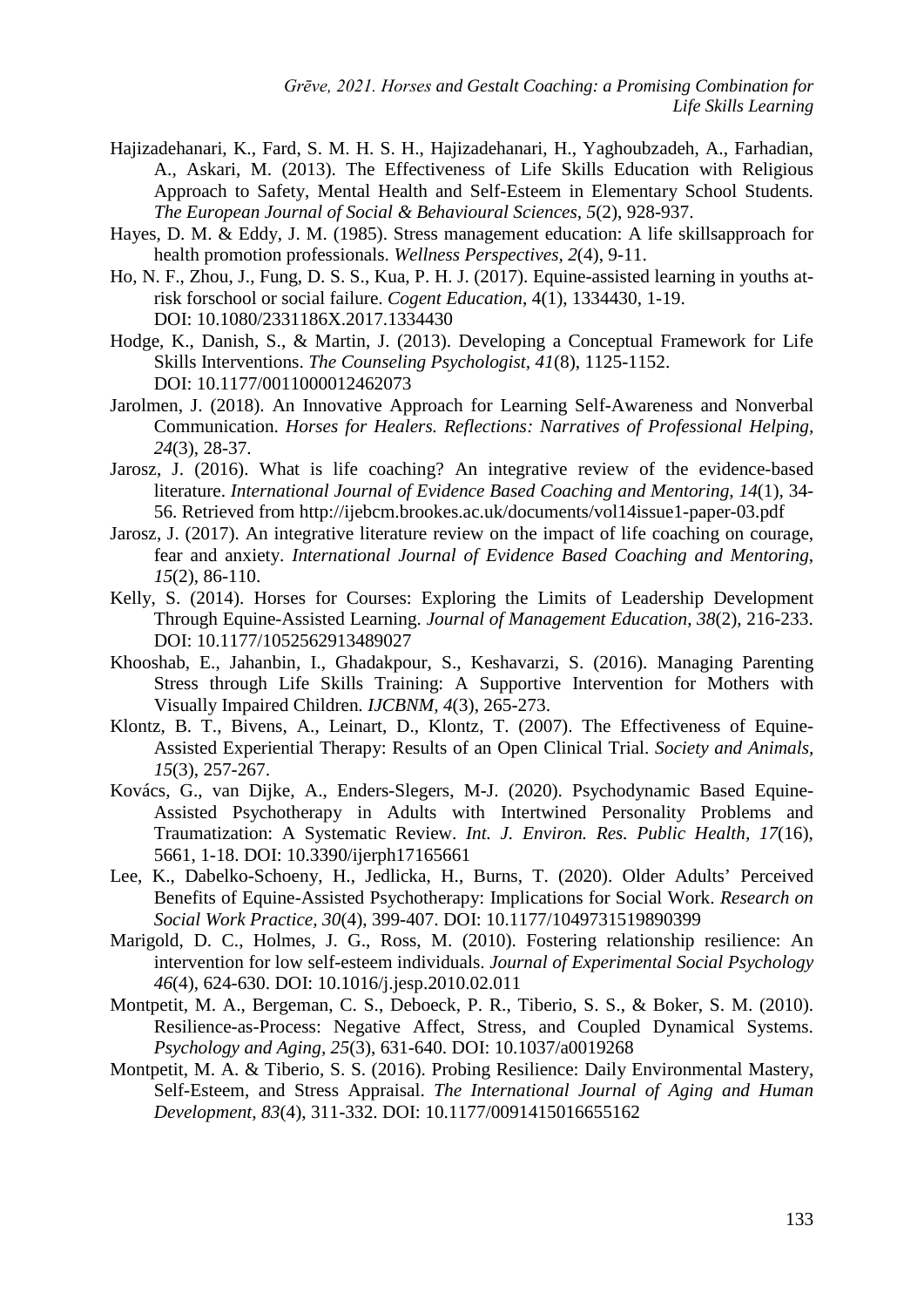#### *SOCIETY. INTEGRATION. EDUCATION*

*Proceedings of the International Scientific Conference. Volume IV, May 28th-29th, 2021. 124-135*

- Murphy, L., Wilson, J., Greenberg, S. (2017). Equine-Assisted Experiential Learning in Occupational Therapy Education. *Journal of Experiential Education*, *40*(4), 366-376. DOI: 10.1177/1053825917712732
- Naste, T. M., Price, M., Karol, J., Martin, L., Murphy, K., Miguel, J., Spinazzola, J. (2018). Equine Facilitated Therapy for Complex Trauma (EFT-CT). *Journ Child Adol Trauma, 11*(3), 289–303. DOI: 10.1007/s40653-017-0187-3
- Notgrass, C. G. & Pettinelli, J.D. (2015). Equine Assisted Psychotherapy: The Equine Assisted Growth and Learning Association's Model Overview of Equine-Based Modalities. *Journal of Experiential Education, 38*(2), 162-174. DOI: 10.1177/1053825914528472
- Pendry, P., Smith A. N., Roeter, S. M. (2014). Randomized Trial Examines Effects of Equine Facilitated Learning on Adolescents' Basal Cortisol Levels. *Human-Animal Interaction Bulletin*, 2(1), 80-95.
- Porter-Wenzlaff, L. (2007). Finding their voice: developing emotional, cognitive, and behavioral congruence in female abuse survivors through equine facilitated therapy. *Explore, 3*(5), 529-534. DOI: 10.1016/j.explore.2007.07.016
- Prajapati, R., Sharma, B., Sharma, D. (2017). Significance of Life Skills Education. *Contemporary Issues in Education Research, 10*(1), 1-6. DOI:10.19030/cier.v10i1.9875
- Sahu, K. & Gupta, D. (2013). Life skills and mental health. *Indian Journal of Health and Wellbeing, 4*(1), 76-79.
- Schultz P. N., Remick-Barlow G., A., Robbins, L. (2007). Equine-assisted psychotherapy: a mental health promotion/intervention modality for children who have experienced intrafamily violence. *Health and Social Care in the Community, 15*(3), 265-271.
- Siminovitch, D. E. & Van Eron, A. M. (2006). The Pragmatics of Magic. The Work of Gestalt Coaching. *OD Practitioner, 36*(1), 50-55.
- Simon, S. N. (2009). Applying Gestalt Theory to Coaching. *Gestalt Review, 13*(3), 230-240.
- Smith, A. V., Proops, L., Grounds, K., Wathanand, J., McComb, K. (2016). Functionally relevant responses to human facial expressions of emotion in the domestic horse (Equus caballus). *Biology Letters, 12*, 20150907, 1-4. http://dx.doi.org/10.1098/rsbl.2015.0907
- Stevenson, H. (2005). Gestalt Coaching. *OD Practitioner, 37*(4), 42-47.
- Vidrine, M., Owen-Smith, P., Faulkner, P. (2002). Equine-facilitated group psychotherapy: Applications for therapeutic vaulting*. Issues in Mental Health Nursing, 23*(6), 587-603. DOI: 10.1080/01612840290052730.
- Walk, M. A., (2009). Commentary II: Applying Gestalt Theory to Coaching. *Gestalt Review*, *13*(3), 247-253.
- Walsh, K. M. & Blakeney, B. A. (2013). Nurse Presence Enhanced Through Equus*. Journal of Holistic Nursing, 31*(2), 121-128. DOI: 10.1177/0898010112474721
- White-Lewis, S. (2019). Equine-assisted therapies using horses as healers: A concept analysis. *Nursing Open, 7*(1), 58-67. DOI: 10.1002/nop2.377
- [Wilson,](https://pubmed.ncbi.nlm.nih.gov/?term=Wilson+K&cauthor_id=26668260) K., [Buultjens,](https://pubmed.ncbi.nlm.nih.gov/?term=Buultjens+M&cauthor_id=26668260) M., [Monfries,](https://pubmed.ncbi.nlm.nih.gov/?term=Monfries+M&cauthor_id=26668260) M., [Karimi,](https://pubmed.ncbi.nlm.nih.gov/?term=Karimi+L&cauthor_id=26668260) K. (2017). Equine-Assisted Psychotherapy for adolescents experiencing depression and/or anxiety: A therapist's perspective. *Clin Child Psychol Psychiatry*, *22*(1), 16-33. DOI: 10.1177/1359104515572379
- WHO. (1999). Partners in life skills education conclusions from a united nations interagency meeting. Retrieved from http://www.who.int/mental\_health/media/en/30.pdf